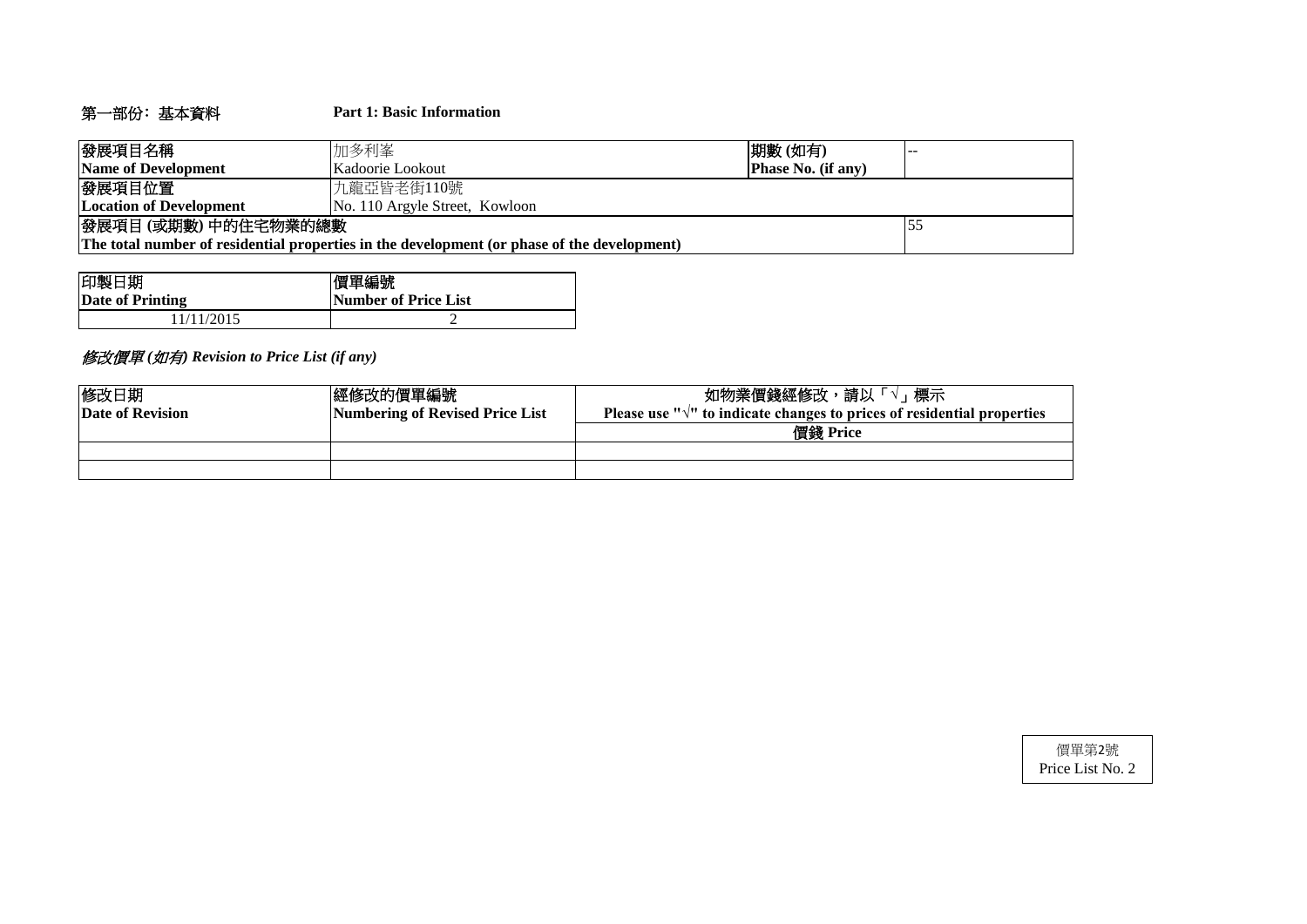# 第二部份﹕面積及售價資料 **Part 2: Information on Area and Price**

| 物業的描述<br><b>Description of</b><br><b>Residential</b><br><b>Property</b> |              | 實用面積<br>(包括露台,工作平台及陽台(如有)<br>平方米(平方呎)                                                       | 實用面積<br>每平方米/呎售價<br>元,每平方米<br>(元,每平方/呎) | 其他指明項目的面積(不計算入實用面積)<br>Area of other specified items (Not included in the Saleable Area)<br>平方米(平方呎)<br>sq. metre (sq.ft.) |                                    |                      |                                                  |                      |                |                  |                   |                  |                          |       |
|-------------------------------------------------------------------------|--------------|---------------------------------------------------------------------------------------------|-----------------------------------------|----------------------------------------------------------------------------------------------------------------------------|------------------------------------|----------------------|--------------------------------------------------|----------------------|----------------|------------------|-------------------|------------------|--------------------------|-------|
| 樓層                                                                      | 單位           | <b>Saleable Area</b><br>(including Balcony, Utility Platform and Verandah, if any)          | <b>Price</b><br>\$)                     | <b>Unit Rate of</b><br><b>Saleable Area</b>                                                                                | 空調機房                               | 窗台                   | 閣樓                                               | 平台                   | 花園             | 停車位              | 天台                | 梯屋               | 前庭                       | 庭院    |
| Floor                                                                   | Unit         | sq. metre (sq. ft.)                                                                         |                                         | \$ per sq. metre<br>$$$ per sq. ft.)                                                                                       | Air-<br>conditioning<br>plant room | <b>Bay</b><br>window |                                                  | Cockloft   Flat roof | Garden         | Parking<br>space | Roof              | <b>Stairhood</b> | <b>Terrace</b>           | Yard  |
| 6                                                                       | $A^*$        | 81.469<br>(877)<br>0.000<br>露台 Balcony:<br>(0);<br>0.000<br>(0)<br>工作平台 Utility Platform:   | 21,165,000                              | 259,792<br>(24, 133)                                                                                                       | $-$                                | 1.941<br>(21)        | $\sim$                                           | 45.352<br>(488)      | $ -$           | $---$            | $--$              | $--$             | $---$                    | $--$  |
| 6                                                                       | $B^*$        | 85.221<br>(917)<br>0.000<br>露台 Balcony:<br>(0);<br>(0)<br>工作平台 Utility Platform:<br>0.000   | 22,889,000                              | 268,584<br>(24,961)                                                                                                        | $-$                                | 2.563<br>(28)        | $--$                                             | 29.400<br>(316)      | $--$           | $-$              | $--$              | $---$            | $- -$                    | $---$ |
| 6                                                                       | $\mathsf{C}$ | (511)<br>47.476<br>0.000<br>露台 Balcony:<br>(0);<br>0.000<br>(0)<br>工作平台 Utility Platform:   | 11,328,000                              | 238,605<br>(22, 168)                                                                                                       | $---$                              | 2.450<br>(26)        | $--$                                             | 3.743<br>(40)        | $\overline{a}$ | $--$             | $---$             | $-$              | $-$                      | $--$  |
| $\overline{7}$                                                          | $A^*$        | 85.419<br>(919)<br>2.450<br>露台 Balcony:<br>(26);<br>1.500<br>工作平台 Utility Platform:<br>(16) | 19,038,000                              | 222,878<br>(20, 716)                                                                                                       | $-$                                | 1.941<br>(21)        | $--$                                             | $ -$                 | $\overline{a}$ | $-$              | $--$              | $- -$            | $-$                      | $---$ |
| $\overline{7}$                                                          | $B^*$        | 89.221<br>(960)<br>2.500<br>露台 Balcony:<br>(27);<br>1.500<br>工作平台 Utility Platform:<br>(16) | 20,038,000                              | 224,588<br>(20, 873)                                                                                                       | $\mathcal{L}(\mathcal{L})$         | 2.563<br>(28)        | $--$                                             | $--$                 | $\overline{a}$ | $-$              | $--$              | $---$            | $--$                     | $--$  |
| 10                                                                      | $A^*$        | (919)<br>85.419<br>2.450<br>露台 Balcony:<br>(26);<br>工作平台 Utility Platform:<br>1.500<br>(16) | 19,708,000                              | 230,722<br>(21, 445)                                                                                                       | $---$                              | 1.941<br>(21)        | $\overline{\phantom{a}}$                         | $\qquad \qquad -$    | $\rightarrow$  | $--$             | $\qquad \qquad -$ | $---$            | $-$                      | $--$  |
| 10                                                                      | $B^*$        | (960)<br>89.221<br>2.500<br>(27);<br>露台 Balcony:<br>工作平台 Utility Platform:<br>1.500<br>(16) | 20,699,000                              | 231,997<br>(21,561)                                                                                                        | $\mathcal{L} = \mathcal{L}$        | 2.563<br>(28)        | $\hspace{0.1em} -\hspace{0.1em} -\hspace{0.1em}$ | $--$                 | $-$            | $--$             | $\qquad \qquad -$ | $--$             | $--$                     | $--$  |
| 15                                                                      | $B^*$        | 89.221<br>(960)<br>2.500<br>露台 Balcony:<br>(27);<br>工作平台 Utility Platform:<br>1.500<br>(16) | 22,355,000                              | 250,558<br>(23, 286)                                                                                                       | $\mathcal{L} = \mathcal{L}$        | 2.563<br>(28)        | $\overline{\phantom{a}}$                         | $--$                 | $--$           | $--$             | $--$              | $--$             | $\overline{\phantom{a}}$ | $--$  |
| 22                                                                      | $A^*$        | 85.419<br>(919)<br>露台 Balcony:<br>2.450<br>(26);<br>工作平台 Utility Platform:<br>1.500<br>(16) | 23,112,000                              | 270,572<br>(25, 149)                                                                                                       | $\mathcal{L}(\mathcal{L})$         | 1.941<br>(21)        | $\mathcal{L}_{\mathcal{F}}$                      | $--$                 | $--$           | $--$             | $--$              | $--$             | $--$                     | $--$  |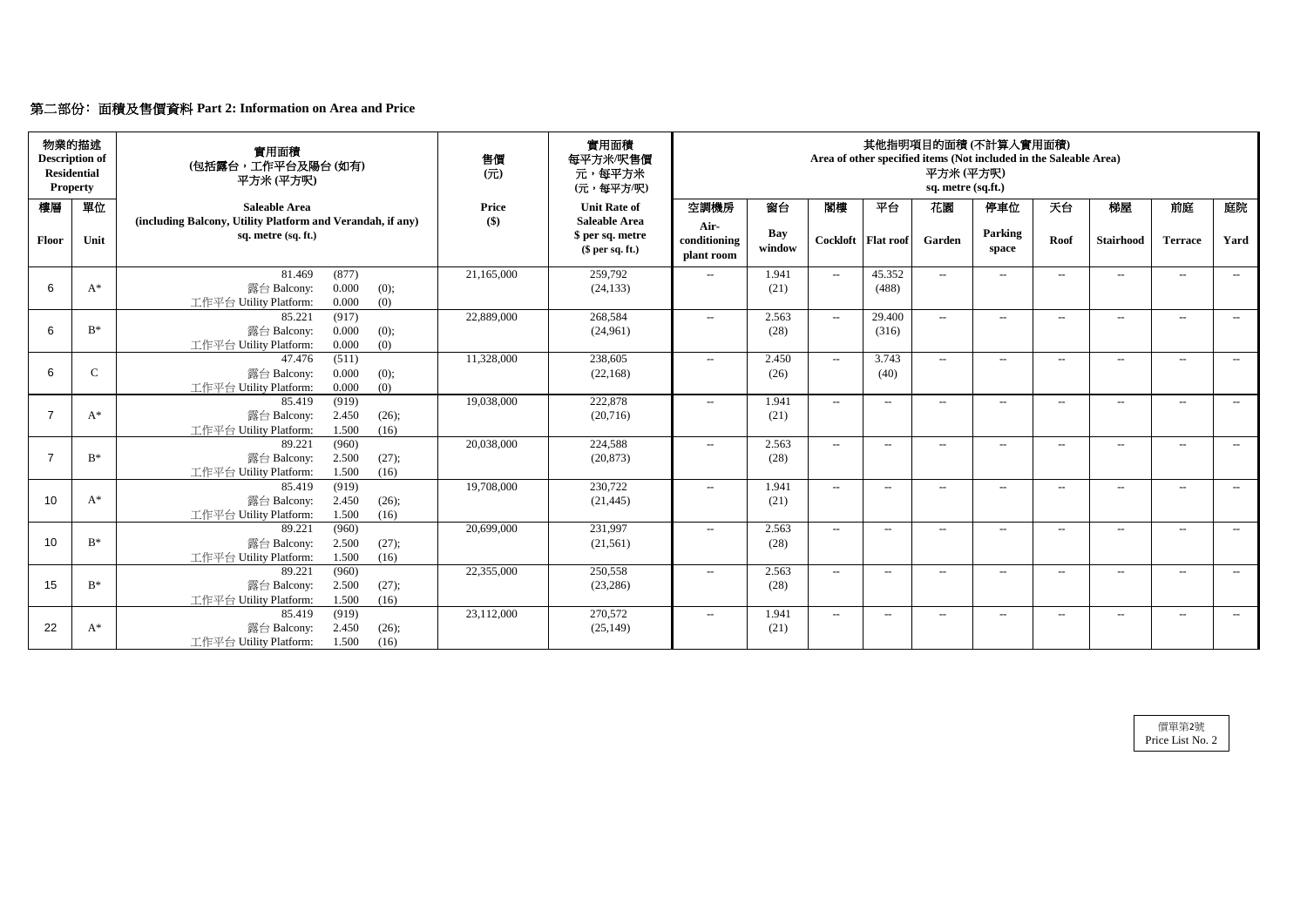| 物業的描述<br><b>Description of</b><br><b>Residential</b><br><b>Property</b> |       | 實用面積<br>(包括露台,工作平台及陽台(如有)<br>平方米 (平方呎)                                                      | 售價<br>$($ $\overrightarrow{\pi}$ $)$ | 實用面積<br>每平方米/呎售價<br>元,每平方米<br>(元,每平方/呎)     | 其他指明項目的面積(不計算入實用面積)<br>Area of other specified items (Not included in the Saleable Area)<br>平方米 (平方呎)<br>sq. metre (sq.ft.) |               |      |                      |        |                  |       |                  |                |      |
|-------------------------------------------------------------------------|-------|---------------------------------------------------------------------------------------------|--------------------------------------|---------------------------------------------|-----------------------------------------------------------------------------------------------------------------------------|---------------|------|----------------------|--------|------------------|-------|------------------|----------------|------|
| 樓層                                                                      | 單位    | <b>Saleable Area</b><br>(including Balcony, Utility Platform and Verandah, if any)          | <b>Price</b><br>\$)                  | <b>Unit Rate of</b><br><b>Saleable Area</b> | 空調機房                                                                                                                        | 窗台            | 閣樓   | 平台                   | 花園     | 停車位              | 天台    | 梯屋               | 前庭             | 庭院   |
| Floor                                                                   | Unit  | sq. metre (sq. ft.)                                                                         |                                      | \$ per sq. metre<br>$$$ per sq. ft.)        | Air-<br>conditioning<br>plant room                                                                                          | Bay<br>window |      | Cockloft   Flat roof | Garden | Parking<br>space | Roof  | <b>Stairhood</b> | <b>Terrace</b> | Yard |
| 22                                                                      | $B^*$ | 89.221<br>(960)<br>2.500<br>露台 Balcony:<br>(27);                                            | 23,678,000                           | 265,386<br>(24, 665)                        | $--$                                                                                                                        | 2.563<br>(28) | $--$ | $--$                 | $-$    | $- -$            | $--$  | $--$             | $-$            | $--$ |
|                                                                         |       | 工作平台 Utility Platform:<br>1.500<br>(16)                                                     |                                      |                                             |                                                                                                                             |               |      |                      |        |                  |       |                  |                |      |
| 23                                                                      | $A^*$ | (919)<br>85.419<br>2.450<br>露台 Balcony:<br>(26);<br>工作平台 Utility Platform:<br>1.500<br>(16) | 23,318,000                           | 272,984<br>(25,373)                         | $--$                                                                                                                        | 1.941<br>(21) | $--$ | $---$                | $--$   | $--$             | $-$   | $--$             | $-$            | $--$ |
| 23                                                                      | $B^*$ | (960)<br>89.221<br>2.500<br>露台 Balcony:<br>(27);<br>1.500<br>工作平台 Utility Platform:<br>(16) | 27,739,000                           | 310,902<br>(28, 895)                        | $--$                                                                                                                        | 2.563<br>(28) | $--$ | $--$                 | $--$   | $--$             | $---$ | $---$            | $-$            | $--$ |
| 25                                                                      | $A^*$ | (919)<br>85.419<br>2.450<br>露台 Balcony:<br>(26);<br>工作平台 Utility Platform:<br>1.500<br>(16) | 23,705,000                           | 277,514<br>(25,794)                         | $--$                                                                                                                        | 1.941<br>(21) | $--$ | $- -$                | $-$    | $- -$            | $-$   | $--$             | $-$            | $--$ |
| 25                                                                      | $B^*$ | (960)<br>89.221<br>2.500<br>露台 Balcony:<br>(27);<br>1.500<br>工作平台 Utility Platform:<br>(16) | 24,218,000                           | 271,438<br>(25, 227)                        | $--$                                                                                                                        | 2.563<br>(28) | $--$ | $--$                 | $-$    | $- -$            | $--$  | $--$             | $--$           | $--$ |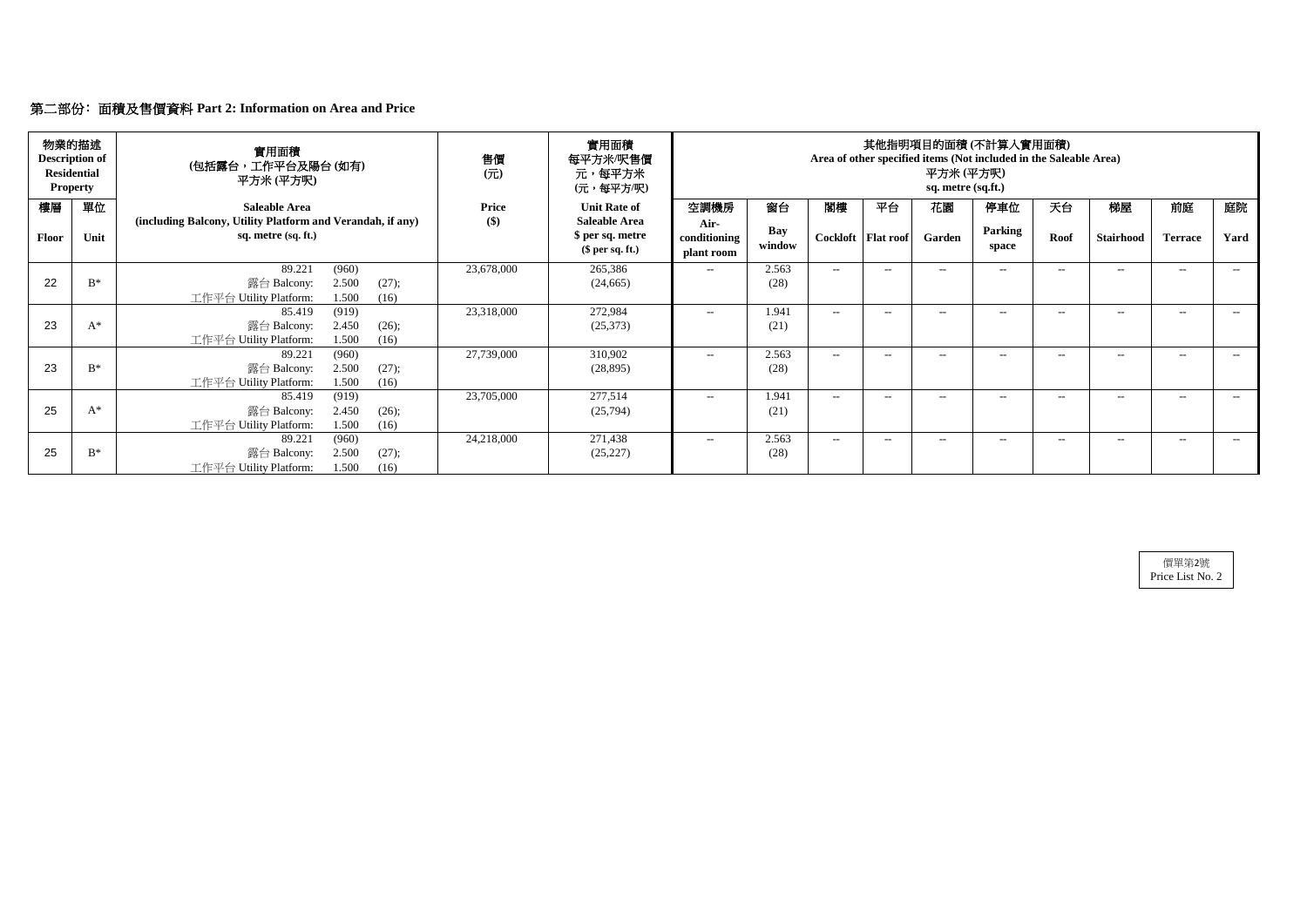#### 第三部份:其他資料 **Part 3: Other Information**

支付條款 Terms of payment

以銀行本票或支票繳付。所有本票或支票必須以香港持牌銀行所發出,抬頭必須為賣方律師行"孖士打律師行"。 買方於簽署臨時買賣合約時須繳付相等於售價5%作為臨時訂金,其中港幣\$300,000.00(如選購C單位)或港幣\$600,000.00(如選購A單位或B單位)須以銀行本票繳付,餘款將

shall be issued by a licensed bank in Hong Kong, and shall be made payable to the vendor's solicitors "MAYER BROWN JSM". HK\$600,000.00 (for Unit A or Unit B) shall be paid by a cashier order and the remaining portion of the preliminary deposit can be paid by cashier order or cheque. All cashier orders or cheques Purchasers shall pay the preliminary deposit equivalent to 5% of purchase price upon signing of the preliminary agreement for sale and purchase, of which HK\$300,000.00 (for Unit C) or

- (3) 實用面積及屬該住宅物業其他指明項目的面積是按《一手住宅物業銷售條例》第 8 條及附表二第 2 部計算得出的。 The saleable area and area of other specified items of the residential property are calculated in accordance with section 8 and Part 2 of Schedule 2 to the Residential Properties (First-hand Sales) Ordinance.
- (4)(i) 註:於本第4節內,「售價」指本價單第二部份表中所列之價錢,而「成交金額」指臨時買賣合約及買賣合約所載之價錢(即售價經計算適用支付條款及折扣後之價錢),因應不 同支付條款及/或折扣按售價計算得出之價目,四捨五入取最近的千位數作為成交金額。

If a person executes an agreement for sale and purchase in respect of the residential property within 5 working days after the date on which the person enters into the preliminary agreement for sale and purchase, the owner must execute the agreement for sale and purchase within 8 working days after that date. 如某人於某日期訂立臨時買賣合約,並於該日期後的 5 個工作日內,就有關住宅物業簽立買賣合約,則擁有人必須在該日期後的 8 個工作日内,簽立該買賣合約。

the relevant terms of payment and/or applicable discounts on the Price will be rounded to the nearest thousand to determine the Transaction Price. and purchase and the agreement for sale and purchase, i.e. the purchase price after applying the relevant terms of payment and applicable discounts on the Price. The price obtained after applying Note: In this section 4, "Price" means the price set out in the schedule in Part 2 of this price list, and "Transaction Price" means the purchase price set out in the preliminary agreement for sale

不得就該人沒有簽立買賣合約而針對該人提出進一步申索。 如某人於某日期訂立臨時買賣合約,但沒有於該日期後的 5 個工作日内,就有關住宅物業簽立買賣合約,則 – (i) 該臨時合約即告終止;(ii) 有關的臨時訂金即予沒收;及 (iii) 擁有人

- (1) 準買家應參閱發展項目的售樓說明書,以了解該項目的資料。 Prospective purchasers are advised to refer to the sales brochure for the development for information on the development.
- (2) 根據《一手住宅物業銷售條例》第 52(1)條及第 53(2)及(3)條, - According to sections 52(1) and 53(2) and (3) of the Residential Properties (First-hand Sales) Ordinance, –

### 第 53(3)條 / Section 53(3)

for the failure. agreement for sale and purchase- (i) the preliminary agreement is terminated; (ii) the preliminary deposit is forfeited; and (iii) the owner does not have any further claim against the person If a person does not execute an agreement for sale and purchase in respect of the residential property within 5 working days after the date on which the person enters into the preliminary

### 第 53(2)條 / Section 53(2)

with the owner. A preliminary deposit of 5% of the purchase price is payable by a person to the owner on entering into a preliminary agreement for sale and purchase in respect of the specified residential property

### 第 52(1)條 / Section 52(1)

在某人就指明住宅物業與擁有人訂立臨時買賣合約時,該人須向擁有人支付售價的 5%的臨時訂金。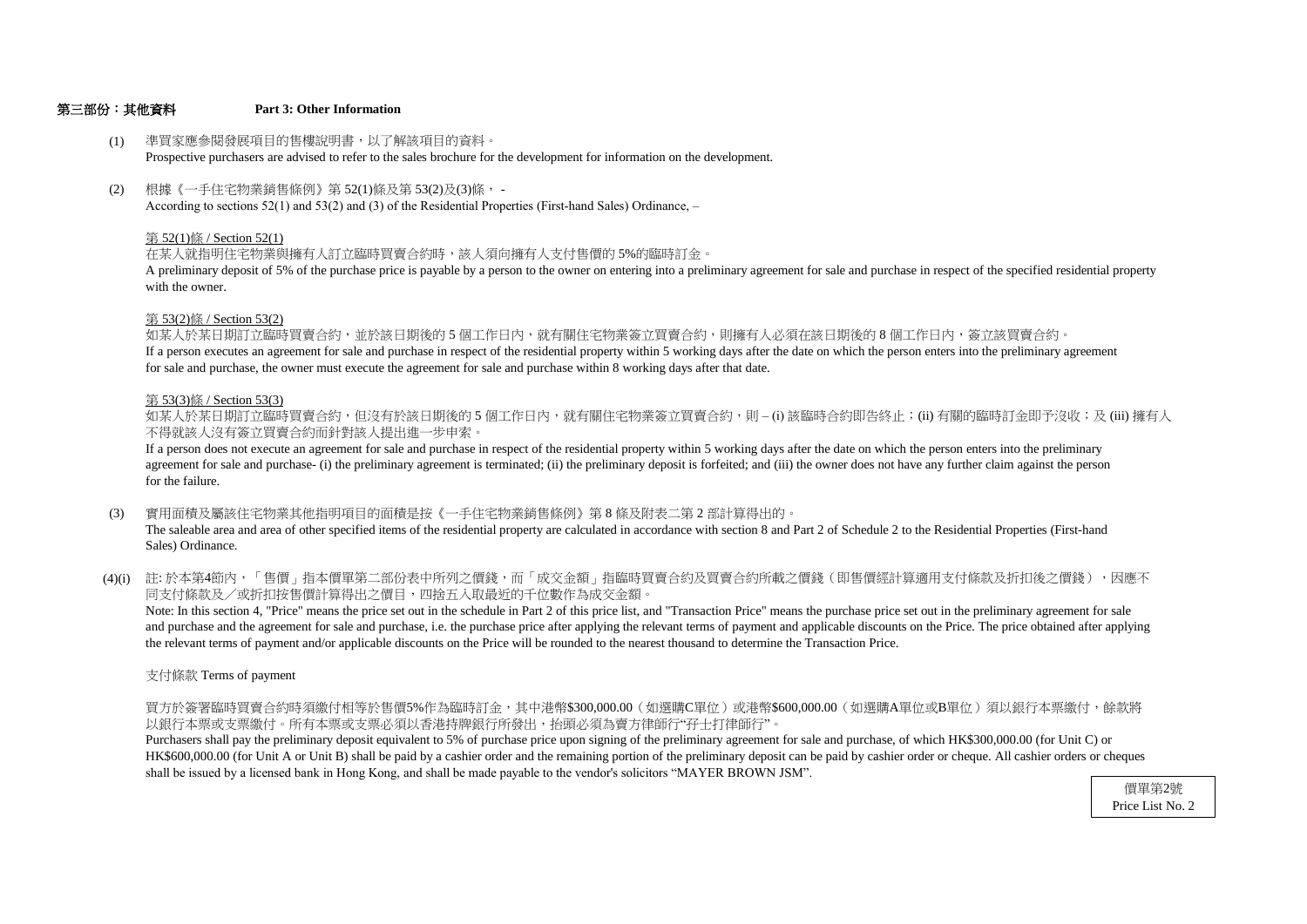# **(a) 90**天付款計劃 **–** 照售價減**3%**

**90-day Payment Plan - 3% discount from the Price**

2) 成交金額 5%( 加付訂金)於買方簽署買賣合約時繳付。 5% of the Transaction Price being Further Deposit shall be paid upon signing of the agreement for sale and purchase.

3) 成交金額 5% (加付訂金)於買方簽署買賣合約後30天內繳付。

5% of the Transaction Price being Further Deposit shall be paid within 30 days after signing of the agreement for sale and purchase.

1)成交金額5%(臨時訂金)於買方簽署臨時買賣合約時繳付,買方須於簽署臨時買賣合約的日期後5個工作日內簽署買賣合約。 5% of the Transaction Price being the Preliminary Deposit shall be paid upon signing of the preliminary agreement for sale and purchase. The agreement for sale and purchase must be signed by the Purchaser within 5 working days thereafter.

4) 成交金額 85%於買方簽署臨時買賣合約後90天內繳付。 85% of the Transaction Price shall be paid within 90 days after the Purchaser signing the preliminary agreement for sale and purchase.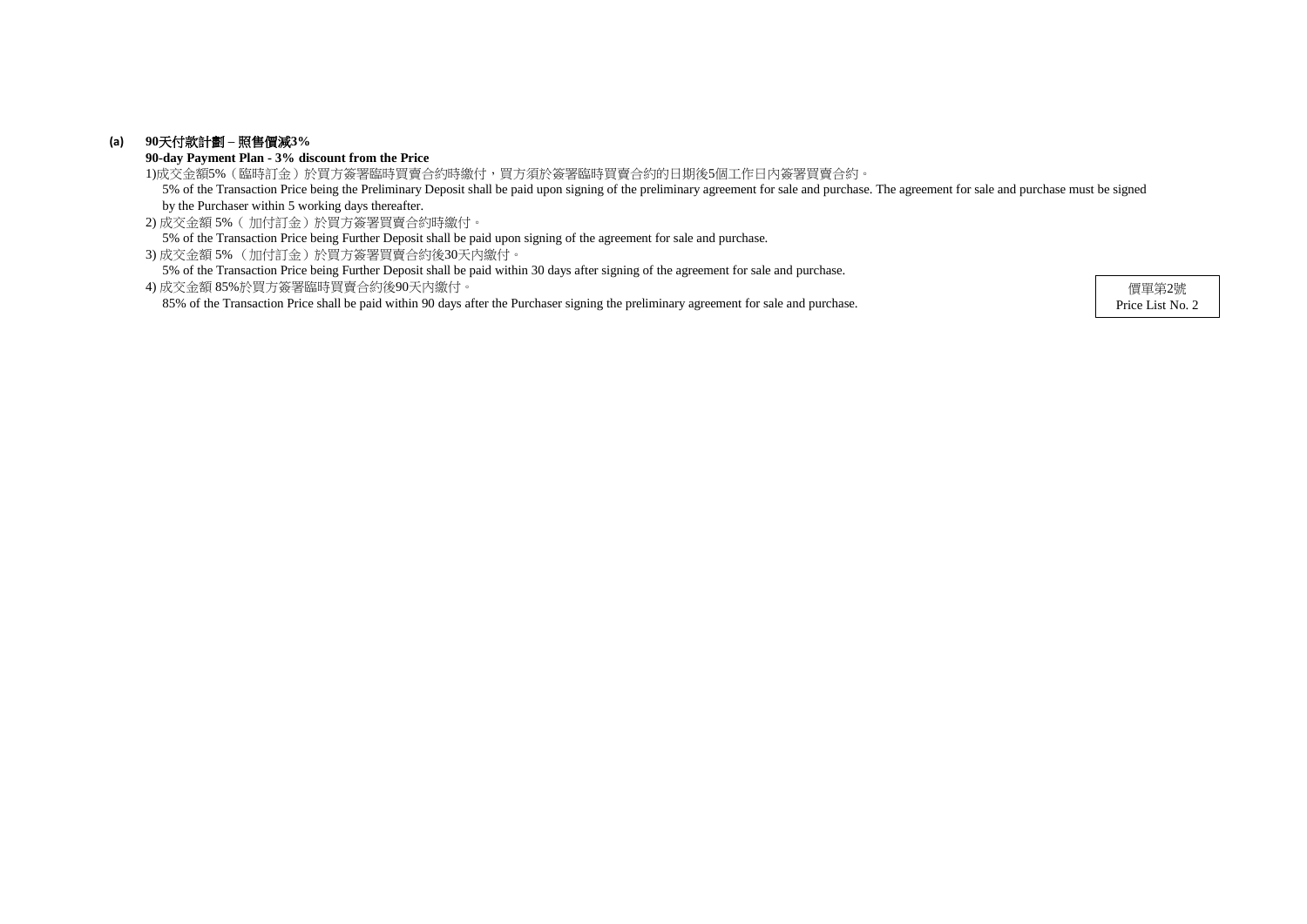# **(b)** 「升級備用按揭貸款」付款計劃 **-** 照售價

### **Advanced Mortgage Plan - the Price**

(此優惠只適用於個人買家 This offer is only applicable to purchaser(s) who is individual)

1)成交金額5%(臨時訂金)於買方簽署臨時買賣合約時繳付,買方須於簽署臨時買賣合約的日期後5個工作日內簽署買賣合約。

- 2) 成交金額 5%( 加付訂金)於買方簽署買賣合約時繳付。
- 5% of the Transaction Price being Further Deposit shall be paid upon signing of the agreement for sale and purchase.
- 3) 成交金額 5% (加付訂金)於買方簽署買賣合約後30天內繳付。
- 5% of the Transaction Price being Further Deposit shall be paid within 30 days after signing of the agreement for sale and purchase.
- 4) 成交金額 85%於買方簽署臨時買賣合約後90天內繳付。

85% of the Transaction Price shall be paid within 90 days after the Purchaser signing the preliminary agreement for sale and purchase.

### 買方可向「大鴻輝財務有限公司」或賣方相聯公司申按揭貸款以作購買有關住宅物業的融資,惟買方必需遵守下列按揭條款:

The Purchaser can apply for a mortgage loan from "Tai Hung Fai Finance Limited" or the Vendor's associated company for the purpose of financing the purchase of the relevant residential property subject to the following conditions of the mortgage:

1) 貸款額不高於樓價之85%,並以有關住宅物業的第一押記作為抵押。

Interest on the mortgage loan will be calculated at 2.75% below the Hong Kong Dollar Prime Rate (P-2.75% p.a.) (currently P=5.25%) as quoted by Bank of East Asia ("the Hong Kong Dollar Prime Rate") from time to time for the first 36 months and thereafter at the Hong Kong Dollar Prime Rate (P% p.a.) and subject to fluctuation.

The loan amount shall not exceed 85% of the Transaction Price and shall be secured by a first legal charge over the relevant residential property.

All legal documents of the mortgage shall be prepared and handled by the solicitors designated by the Vendor or its associated company and all relevant legal costs and disbursements shall be borne by the Purchaser solely.

2) 貸款年期不可超過20年。

The maximum term of repayment of the mortgage loan shall not exceed 20 years.

3) 買方須於提款日起息供分期。

Purchaser(s) will have to pay monthly instalments and interest will be accrued starting from the day of drawdown.

4) 首36個月之按揭之利率按東亞銀行不時提供之港元最優惠利率(後稱"最優惠利率")減2.75%(P-2.75% p.a.)(現時P=5.25%)計算,其後全期按最優惠利率 (P% p.a.) 計算,利率浮動。

Purchaser(s) shall complete the purchase of the residential property and fully pay the Transaction Price of the residential property irrespective of whether the mortgage loan is granted or not.

5) 貸款額、年期及利率以「大鴻輝財務有限公司」或賣方相聯公司最終決定為準。

Mortgage loan, tenor and interest rate are subject to final determination of "Tai Hung Fai Finance Limited" or the Vendor's associated company.

6) 所有按揭之法律文件必須由賣方或其相聯公司指定之律師行辦理,買方須負責支付一切有關之律師費用及雜費。

7) 賣方保留批核按揭之權利。

The Vendor reserves the right to decide whether or not to approve the mortgage loan.

8) 按揭貸款受其他條款及細則約束。

The above offers are subject to final terms and conditions.

9) 不論有關的按揭貸款獲批與否,買方仍須完成購買該住宅物業及全數繳付該住宅物業的樓價。

 5% of the Transaction Price being the Preliminary Deposit shall be paid upon signing of the preliminary agreement for sale and purchase. The agreement for sale and purchase must be signed by the Purchaser within 5 working days thereafter.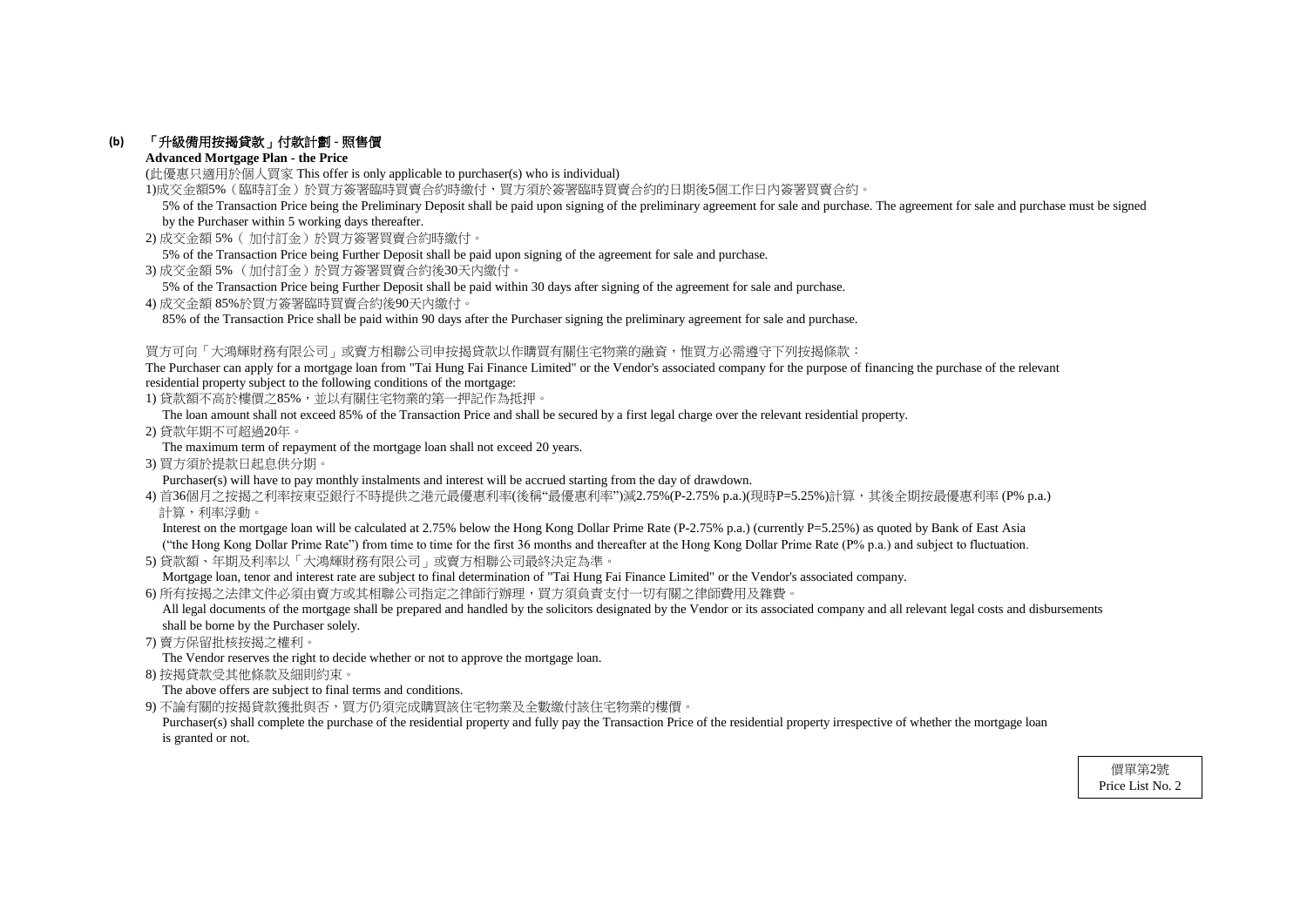- (4)(ii) 售價獲得折扣的基礎 Basis on which any discount on the Price is available
- (a) 請參閱4(i)(a)。 Please refer to 4(i)(a).
- (b) 「從價印花稅津貼」優惠 "Subsidy of Ad Valorem Stamp Duty" Benefit. 買家可獲額外4.25%售價折扣優惠作為「從價印花稅津貼」優惠。 An extra 4.25% discount from the Price would be offered to the purchasers as the "Subsidy of Ad Valorem Stamp Duty" Benefit.
- (4)(iii) 可就購買該項目中的指明住宅物業而連帶獲得的任何贈品、財務優惠或利益 Any gift, or any financial advantage or benefit, to be made available in connection with the purchase of a specified residential property in the development

以下贈品、財務優惠或利益由賣方提供及只適用於臨時買賣合約中列明之買方。

The following gift, financial advantage or benefit are offered by the Vendor and are applicable only to the Purchaser specified in the preliminary agreement for sale and purchase.

- (a) 請參閱4(i)(b)。 Please refer to 4(i)(b).
- (b) 住宅停車位優惠

Offer of Residential Parking Space:

如果買家購買有關住宅物業於此價單第二部份標上"\*"之單位,賣方首次發售發展項目住宅車位時將優先邀請所有該等買家按賣方公佈之售價認購一個住宅車位。買家需於賣方作 出認購邀請時賣方所訂時限決定是否購買住宅車位及簽署相關買賣合約,逾時作棄權論。詳情以相關交易文件條款作準。 When the Vendor first launches the sale of the Residential Carparking Spaces in the Development, purchasers of those residential properties marked with a "\*" in Part 2 of this price list will be invited to apply for the purchase of one such Residential Carparking Space (on such price as the Vendor prescribes) before the Residential Carparking Spaces in the Development are made available for purchase by other persons. Each such purchaser must decide whether to purchase one such Residential Carparking Space and must enter into a relevant agreement for sale and purchase within the period as prescribed by the Vendor when the Vendor makes the invitation, failing which that purchaser will be deemed to have given up the benefit. The benefit is subject to the terms and conditions of the relevant transaction documents.

(c) 送贈裝修優惠

Free Decoration Offer

購買本發展項目的23樓B單位之買方,可免費獲贈該住宅物業現有之裝修、傢俱和物件(『現有裝修』)。賣方或其代表不會就現有裝修作出任何保證、保養或 陳述,更不會就其將來狀況作出任何保證、保養或陳述。於成交日該住宅物業將連同現有裝修以『現狀』、『屆時之現狀』及『所在位置』交予買方。買方應於購買該 住宅物業前先安排其委任之專家及專業人員全面檢查現有裝修。任何情況下,買方不得就現有裝修提出任何異議或質詢。

The Purchaser of Unit B on 23/F of the Development will be provided with the existing decoration, furniture and chattels at the residential property ("existing decoration") free of charge. No warranty, maintenance or representation whatsoever is given by the Vendor or any person on behalf of the Vendor in any respect regarding the existing decoration. In particular, no warranty, maintenance or representation whatsoever is given as to the condition of the existing decoration in future. The residential property together with the existing decoration will be delivered to the Purchaser upon completion on as "as-is", "the then as-is" and "where-is" condition. The Purchaser should arrange his/its own experts and professionals to fully check and inspect the existing decoration before purchasing the residential property. In any event, no objection or requisitions whatsoever shall be raised by the Purchaser in respect of the existing decoration.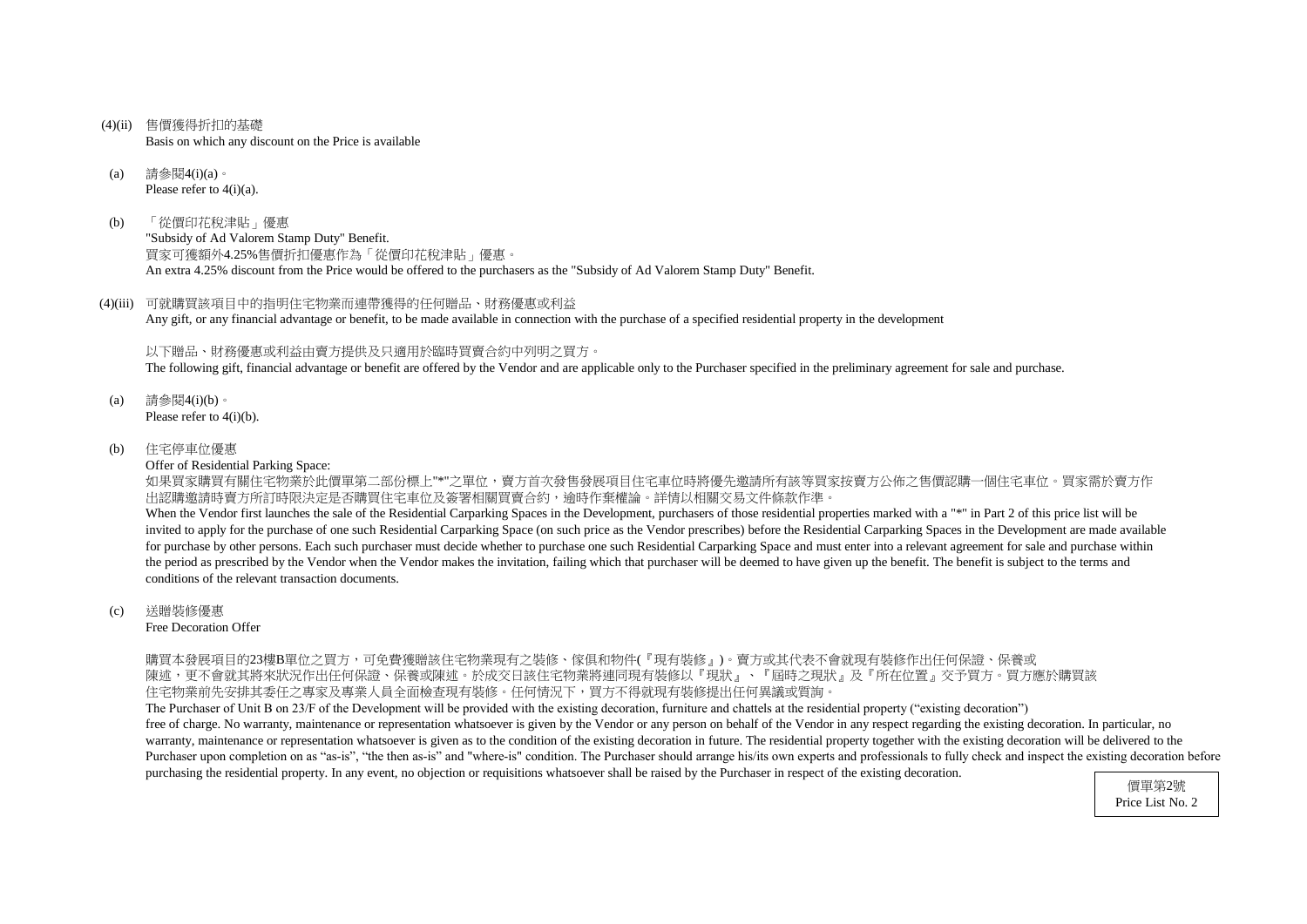#### (d) 為於B2層商舖優惠

### Offer of Shop on B2/F

is as follows: Purchasers will be invited to apply for the purchase of one Shop on B2/F, the priority of purchase will be according to the sequence of specified unit sold in this Price List. The Price of each such Shop

買家可按於本價單售出的指明住宅單位先後次序揀選及購買本項目為於B2層商舖一個,商舖售價如下:

買家需於賣方作出認購邀請時賣方所訂時限決定是否購買商舖及簽署相關買賣合約,逾時作棄權論。詳情以相關交易文件條款作準。 makes the invitation, failing which that purchaser will be deemed to have given up the benefit. The benefit is subject to the terms and conditions of the relevant transaction documents. Each such purchaser must decide whether to purchase one such Shop and must enter into a relevant agreement for sale and purchase within the period as prescribed the Vendor when the Vendor

# 1. 如買方選用賣方指定之代表律師作為買方之代表律師處理其買賣合約及轉讓契,賣方同意為買方支付買賣合約及轉讓契兩項法律文件之律師費用(不包括雜費,雜費須由 買方支付)。

### (4)(iv) 誰人負責支付買賣該項目中的指明住宅物業的有關律師費及印花稅

Who is liable to pay the solicitors' fees and stamp duty in connection with the sale and purchase of a specified residential property in the development

2. 如買方選擇另聘代表律師為買方之代表律師處理其買賣合約及轉讓契,買賣雙方須各自負責其有關買賣合約及轉讓契兩項法律文件之律師費用及雜費。 If the Purchaser chooses to instruct his/her own solicitors to act for him/her in relation to the agreement for sale and purchase and the assignment, each of the Vendor and Purchaser shall pay his/her own solicitors' legal fees and disbursements in respect of the agreement for sale and purchase and the assignment.

# 3. 買方須支付一概有關臨時買賣合約、買賣合約及轉讓契之印花稅(包括但不限於任何買方提名書或轉售的印花稅、任何從價印花稅、額外印花稅、買家印花稅及任何與過期 繳付任何印花稅的有關罰款、利息及附加費用)。

All stamp duty on the preliminary agreement for sale and purchase, the agreement for sale and purchase and the assignment (including but not limited to any stamp duty on any nomination or sub-sale, any ad valorem stamp duty, special stamp duty, buyer's stamp duty and any penalty, interest and surcharge, etc. for late payment of any stamp duty) will be borne by the Purchaser.

| Floor          | Shop | Price       |  | Floor          | Shop | Price       |  | Floor          | Shop | Price       |
|----------------|------|-------------|--|----------------|------|-------------|--|----------------|------|-------------|
| 樓層             | 商鋪   | 售價          |  | 樓層             | 商舖   | 售價          |  | 樓層             | 商鋪   | 售價          |
| B <sub>2</sub> | ◠    | HK\$280,000 |  |                | 19   | HK\$388,000 |  |                | 30   | HK\$280,000 |
|                |      | HK\$338,000 |  |                | 23   | HK\$388,000 |  |                | 31   | HK\$280,000 |
|                |      | HK\$280,000 |  | B <sub>2</sub> | 25   | HK\$388,000 |  | B <sub>2</sub> | 32   | HK\$280,000 |
|                | 13   | HK\$338,000 |  |                | 26   | HK\$280,000 |  |                |      |             |
|                | 15   | HK\$338,000 |  |                | 27   | HK\$280,000 |  |                |      |             |
|                | 18   | HK\$388,000 |  |                | 28   | HK\$280,000 |  |                |      |             |

legal cost of the agreement for sale and purchase and the assignment (excluding the disbursements which shall be paid by the Purchaser). If the Purchaser appoints the Vendor's solicitors to act for him/her in relation to the agreement for sale and purchase and the assignment, the Vendor agrees to bear the Purchaser's